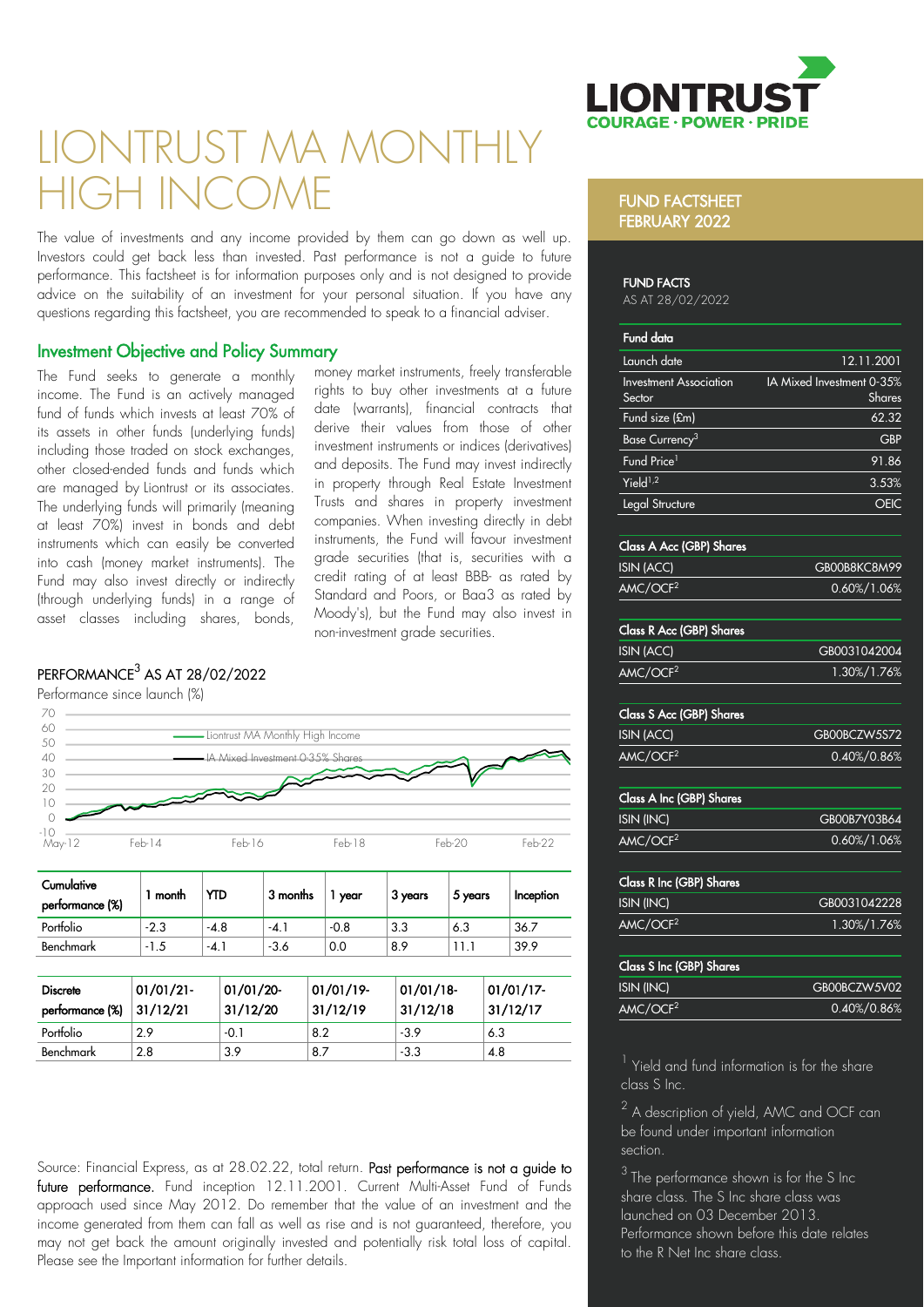### Fund factsheet Liontrust MA Monthly High Income FEBRUARY 2022 **Page 2 / 4**

Fund Manager(s)

Jen Causton & Mayank Markanday

#### **Commentary**

The ongoing situation in Ukraine has dominated market sentiment and caused significantly higher levels of volatility. This is expected to have an impact on global corporate and consumer confidence, particularly given the likely impact on oil prices. The price of oil is already above \$100 per barrel, the highest since August 2014, and a prolonged spell of energy inflation could mean overall higher inflation takes longer to dissipate. The combination of these issues has seen markets, including the technology heavy Nasdaq in the US fall into bear territory, down over 20% from its recent highs. However, most other major markets have fared better. Depending on how things develop, we may see central banks tread more carefully in terms of expected interest rate rises. While the general direction of rates will ultimately be upwards, whatever happens in Europe, our view is that the pace of hiking will be slower than consensus has priced in. We

# Top holdings as at 28/02/2022

|                                                            | %     |
|------------------------------------------------------------|-------|
| SSgA - SPDR UK Dividend Aristocrats                        | 9.54  |
| L&G - Sterling Corporate Bond                              | 8.91  |
| Robeco - Global Credit                                     | 8.63  |
| PIMCO - Global Investors Series PLC Income                 | 6.99  |
| SSgA - SPDR US Dividend Aristocrats                        | 6.48  |
| Baring AM - Global High Yield Bond                         | 5.81  |
| BlackRock - Global High Yield ESG and Credit Screened Fund | 5.17  |
| Baring AM - EM Sovereign Debt Fund                         | 5.08  |
| BlackRock - UK Gilts All Stocks Tracker                    | 4.54  |
| TwentyFour - Monument Bond                                 | 4.52  |
| Total                                                      | 65.68 |
| Total number of holdings                                   | 32    |

relatively well.

## KEY FUND FACTS AS AT 28/02/2022

**MILION** funds under management

£62

holdings spread across 4 geographical regions

32

percent yield (not guaranteed)

3.53

believe that periods such as these demonstrate the importance of having a robust and disciplined multi asset process which enables our investment team to make good long term decisions rather than focusing on short term, sentiment driven volatility. Higher commodity prices continued to stoke investor expectations over accelerating inflation which were initially negative for global government bonds. Yields began to move down (in other words prices went up) as geopolitical tensions increased culminating with Russia's invasion of Ukraine. Corporate bonds were negative over the month given the rising risk, although some areas of US high yield, which were exposed to energy, held up well. Performance was dragged down by our exposure to European equities – via BlackRock Continental European Income – and our emerging market debt funds. On the contrary, select alternative investments, such as those in infrastructure, held up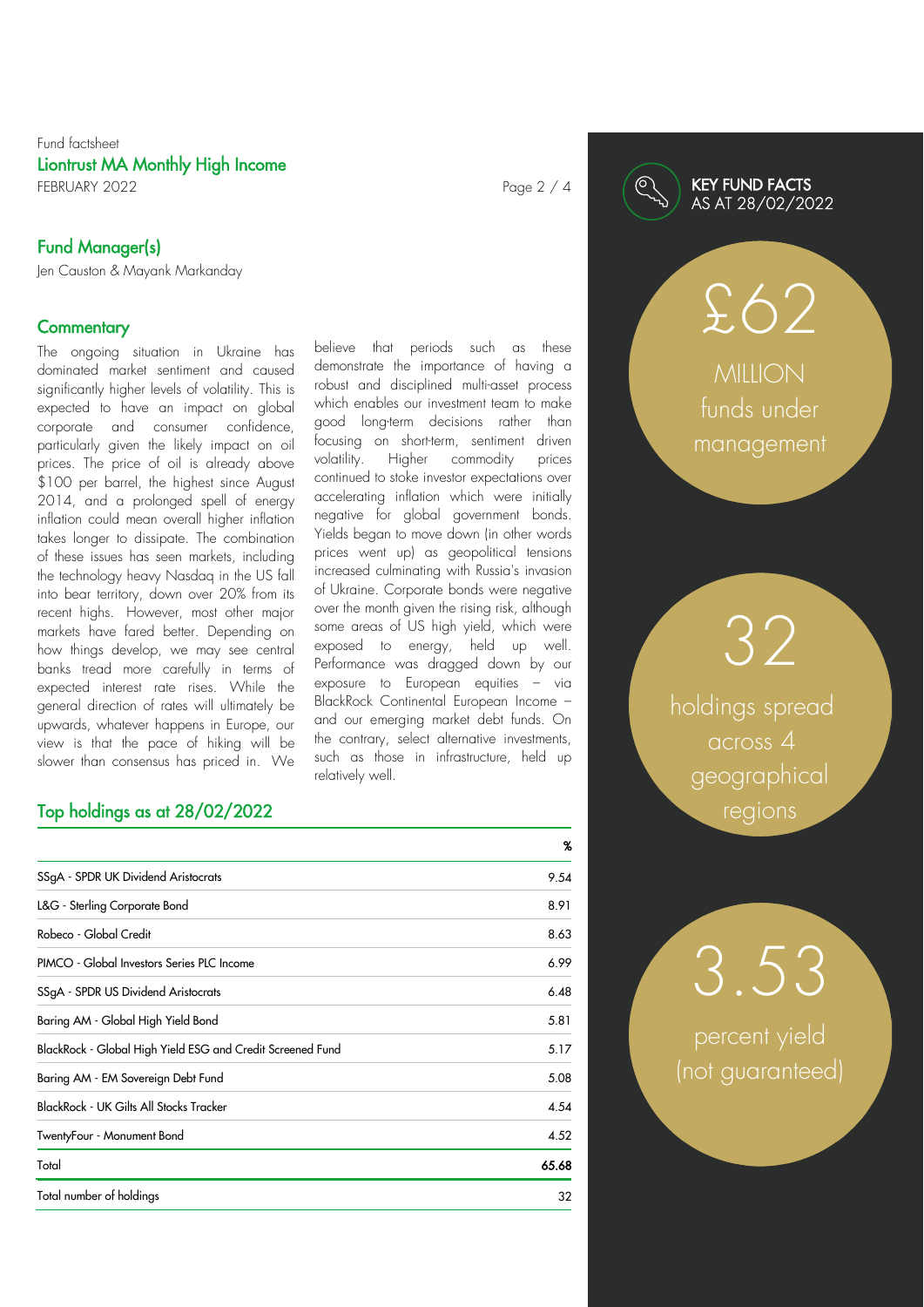### Fund factsheet Liontrust MA Monthly High Income FEBRUARY 2022 Page 3 / 4



| Fund data                               |        |
|-----------------------------------------|--------|
| Global Bonds                            | 28.22% |
| UK Corporate Bond                       | 16.69% |
| $\bullet$ High Yield                    | 10.98% |
| <b>UK Equity</b>                        | 9.54%  |
| UK Government Bond                      | 8.18%  |
| $\bullet$ Global EMD                    | 7.18%  |
| ● North America Equity                  | 6.48%  |
| Alternatives                            | 3.90%  |
| Property                                | 2.57%  |
| ● EM Equity                             | 1.92%  |
| $\blacksquare$ Global Convertible Bonds | 1.85%  |
| $\bullet$ Cash and Cash Equivalents     | 1.34%  |
| Europe ex-UK Equity                     | 1.16%  |

#### RISK AND REWARD **INDICATOR Potentially Potentially** lower reward higher reward  $(5)$  $(2)$  $(3)$   $(4)$  $(6)$  $(7)$

This risk indicator is based on historical data and may not be a reliable indication of the future risk profile. The category may shift over time and is not guaranteed.

Funds of category 4 have shown in the past low to medium volatility. Volatility describes how much the value of the fund went up and down. The shares of a fund of category 4 might be subject to low to medium fluctuations based on the historical volatility.

The following are additional risks not covered by the risk and reward category:

Credit Risk: There is a risk that an investment will fail to make required payments and this may reduce the income paid to the fund, or its capital value.

Counterparty Risk: The insolvency of any institutions providing services such as safekeeping of assets or acting as counterparty to derivatives or other instruments, may expose the Fund to financial loss.

Liquidity Risk: If underlying funds suspend or defer the payment of redemption proceeds, the Fund's ability to meet redemption requests may also be affected.

Interest Rate Risk: Fluctuations in interest rates may affect the value of the Fund and your investment.

Derivatives Risk: Some of the underlying funds may invest in derivatives, which can, in some circumstances, create wider fluctuations in their prices over time.

Emerging Markets: The Fund may invest in less economically developed markets (emerging markets) which can involve greater risks than well developed economies.

Currency Risk: The Fund invests in overseas markets and the value of the Fund may fall or rise as a result of changes in exchange rates.

Due to rounding and the exclusion of cash lines, the figures shown in the geographical and sector allocations may not add up to 100% and the allocations may change.